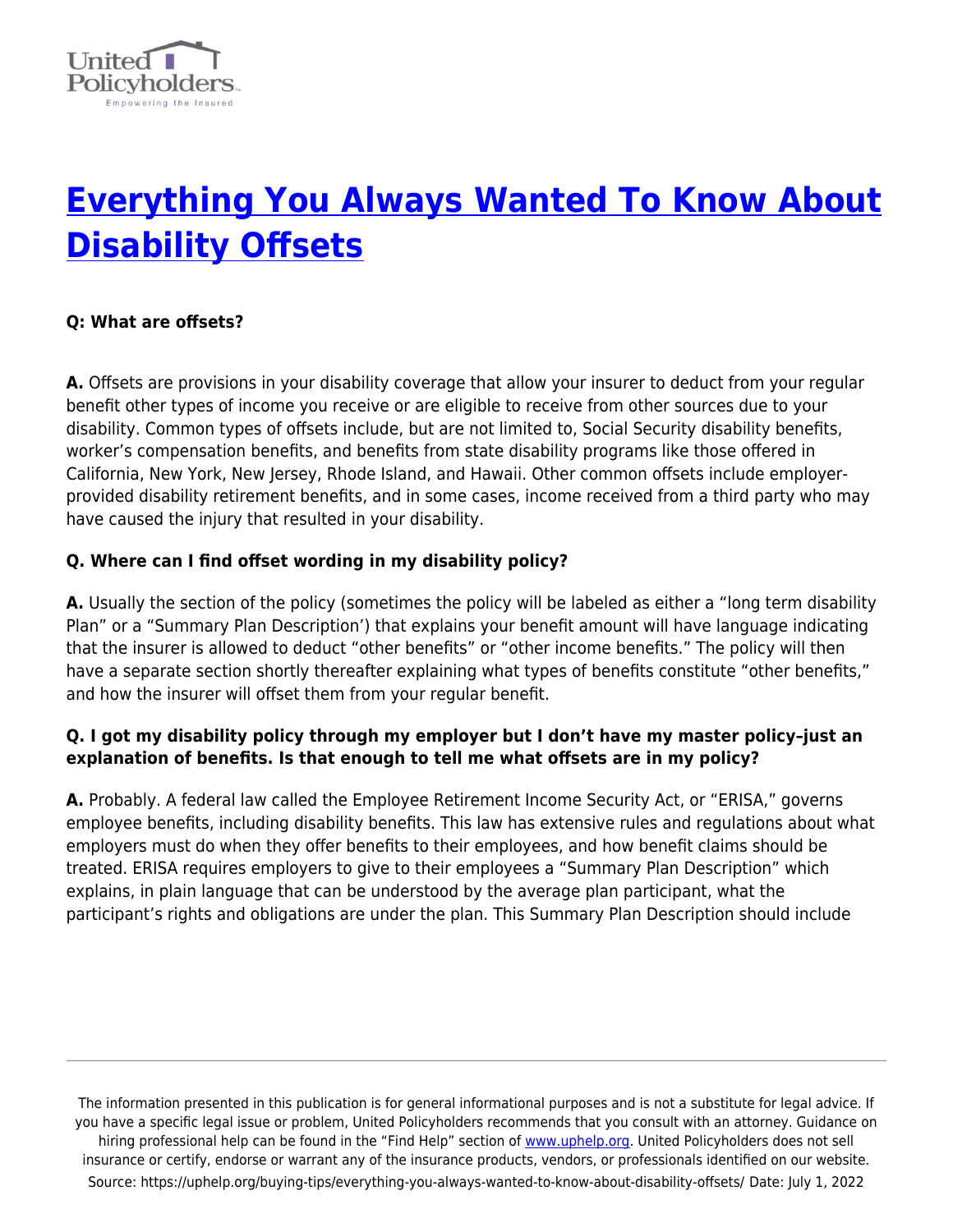

provisions regarding what kinds of offsets the insurance company is allowed to apply. If your Summary Plan Description does not include this information, you are still entitled to it, and you should ask your employer for it in writing.

#### **Q. Does ERISA say what kinds of offsets insurers can take and which they can't?**

**A.** No. ERISA is a regulatory law that is primarily concerned with explaining what employers and insurance companies must do if they offer benefits to employees. It does not tell employers and insurers what kinds of benefits they have to offer, or how those benefits should be calculated.

However, some States, such as California, have insurance regulations that may govern what offsets insurance companies may take from your benefits, and when they can take them. For instance, California does not permit insurance companies to offset Social Security benefits that you may be entitled to receive, until you have actually been awarded the benefits. There are exceptions to this rule if you are not cooperating in seeking the benefits to which you may be entitled.

#### **Q. Why are insurance companies allowed to offset my disability benefits?**

**A.** The short answer is because no law prohibits them from doing so. The longer answer is that if you were allowed to keep the full amount of all of the various disability benefits to which you might be entitled, it would be possible for you to earn more money on disability than you would by working. Disability benefit programs, both public and private, are designed to avoid this result. In addition, insurance companies are able to sell plans to your employer that suggest that they will be paying 60% or 70% of your pre-disability income, which is an attractive selling benefit to employers. However, the insurance companies have actuarial studies that have shown them that, in fact, if they are paying a claim, they end up paying substantially less than their potential financial obligation, as the offset provision of the policy allows the insurance companies to shift the burden to some other party.

#### **Q. Is there anything I can do to get rid of offsets in my policy?**

**A.** Generally no. If you are receiving a disability benefit through your employer, the terms of your disability benefit plan have already been negotiated between your employer and the insurance company, and there is nothing you can do to change it. If you are receiving benefits through a private insurance policy, you can try to negotiate with your insurer to remove offset provisions, but they are unlikely to be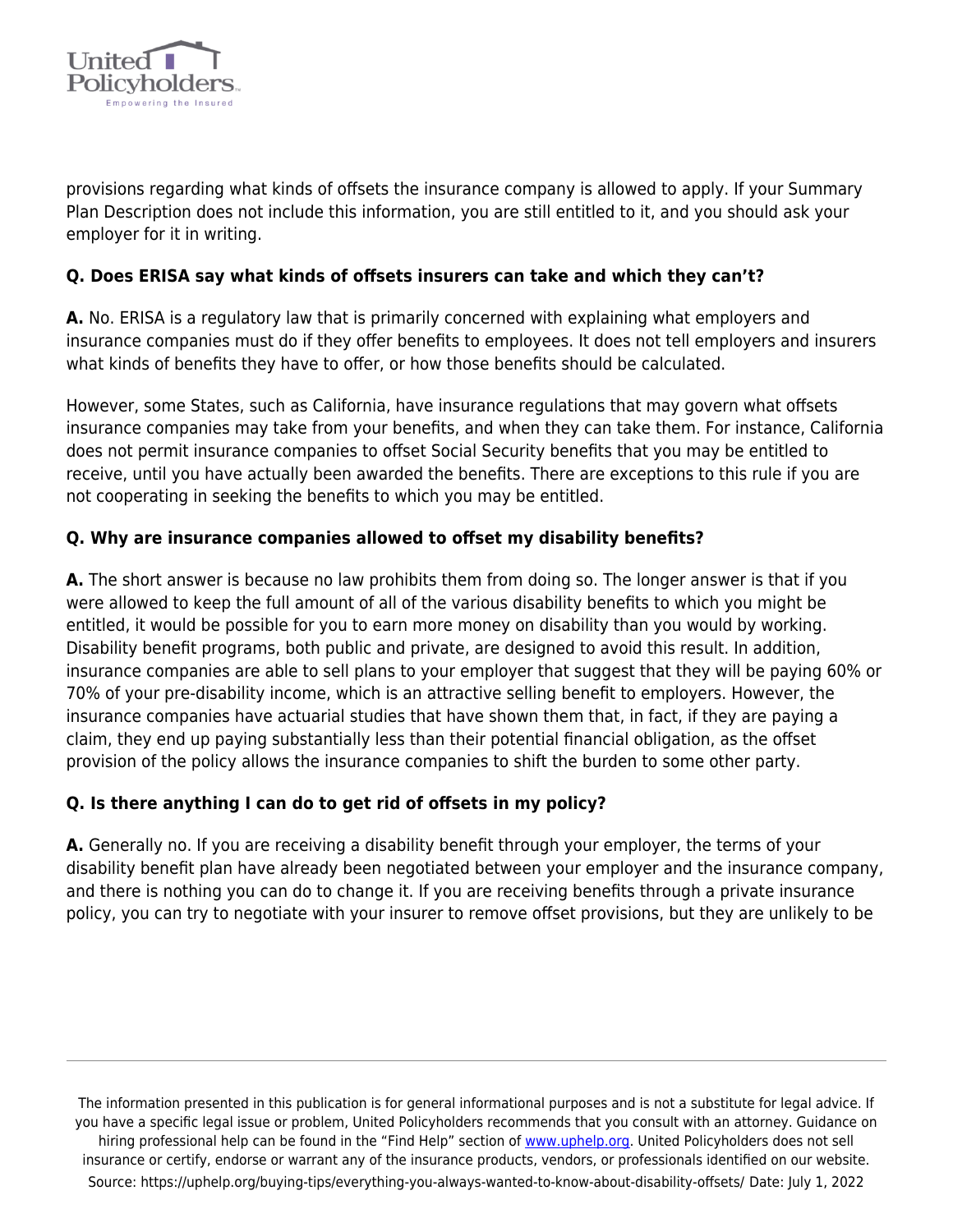

receptive to your requests.

### **Q. What kinds of offsets can insurance companies take?**

**A.** As noted above, the most common types of offsets are Social Security disability benefits, worker's compensation benefits, and state disability program benefits. However, there are many other kinds of benefits that can be offset as well. Among these are retirement or pension benefits (including disability pension benefits), and other group and individual insurance benefits. Every policy is different, so you should read yours carefully to see which offsets apply to you and how they apply.

#### **Q. What if I'm still working on a part-time basis? Are insurance companies allowed to offset my benefit?**

**A.** Yes; this is usually called "partial disability" or "residual disability." If you are able to work in a parttime capacity, insurers are allowed to offset your disability benefit for this reason. Each insurance policy has a different method of calculating the amount of this offset. Usually the calculation is based on how much you are working and/or what your earnings are, so read your policy carefully to see how your benefit should be calculated.

#### **Q. Can offsets be applied to payments that family members receive or are entitled to?**

**A.** Usually no. Most policies limit offsets only to those benefits you personally are entitled to receive for your disability. One important exception is family Social Security benefits, or "dependent benefits." These are benefits to which your dependent children are entitled when you are receiving Social Security disability benefits. Very often policies will contain an offset for both types of Social Security benefits – your individual disability benefit as well as dependent benefits. This is permitted. Not all policies offset for dependent benefits, however, so read your policy carefully.

However, even reading your policy carefully may not answer your question. For example, one major insurance carrier has language in its policies offsetting other benefits received for "loss of time" at work. While primary Social Security benefits paid to a disabled adult are for "loss of time," the benefits paid to their eligible dependants are arguably NOT for "loss of time." A Federal Court has ruled that when such language is in a policy, dependant Social Security Benefits may not be offset. You may need an experienced ERISA attorney to assist you in convincing the insurance company that the other income at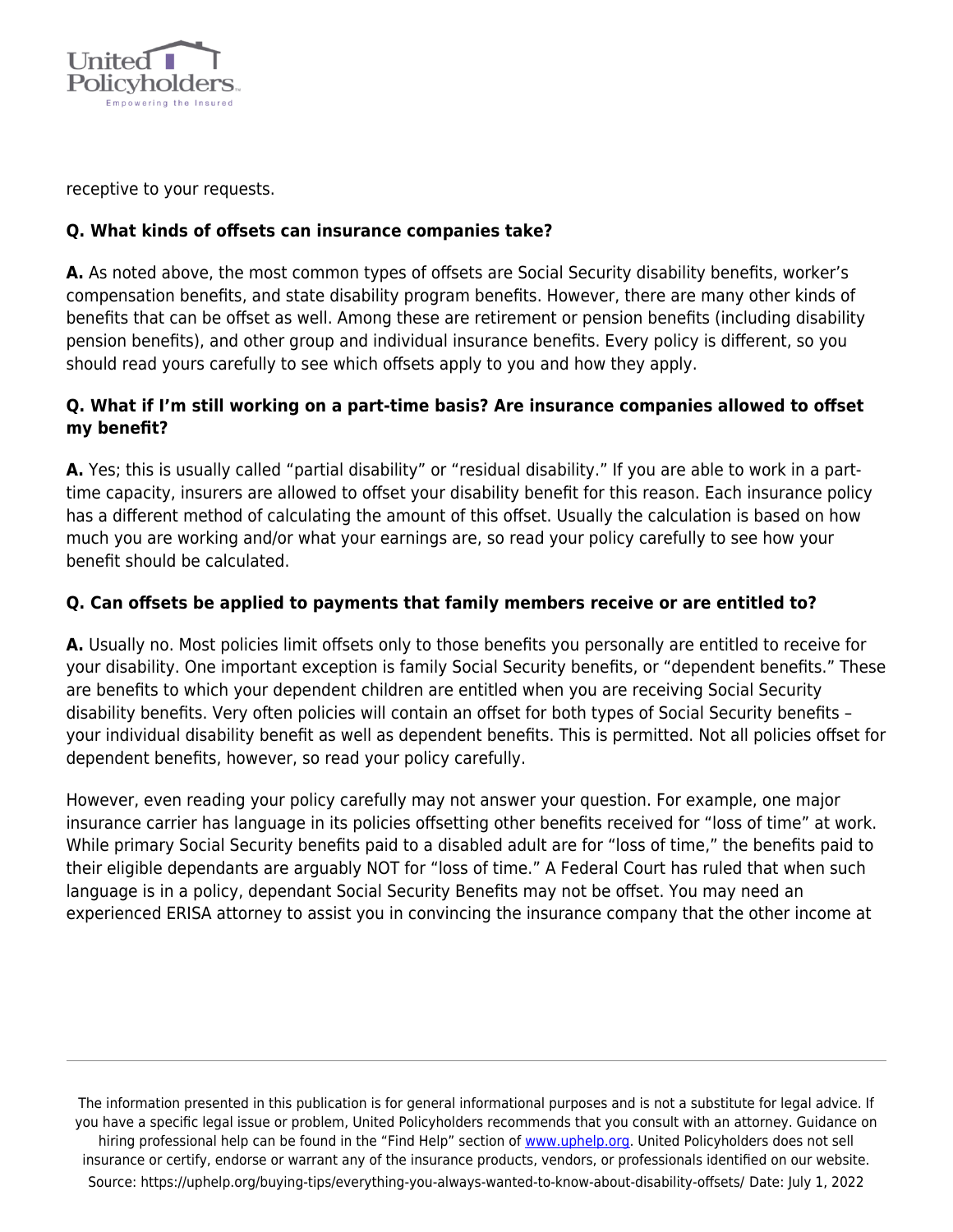

issue may not be offset against your long-term disability benefit.

## **Q. Worker's compensation benefits are designed to compensate injured workers for several different things: replacement of wages, loss of use, and medical treatment, among other things. If I receive worker's compensation benefits, can the insurer offset all of my worker's compensation benefits, even if they are not attributed specifically to lost wages?**

**A.** Sometimes. This issue is currently in a gray area in the law. There is a strong argument that insurance companies should not be allowed to offset the part of your worker's compensation benefit that is not attributable to wage replacement. Under this argument, it would be permissible for an insurer to offset your "temporary total disability" benefits, because these benefits are typically based on your prior salary. After you have become "permanent and stationary," the insurer would not be allowed to offset the full amount of your "permanent total disability" benefits, because these benefits include compensation for multiple injuries, as described above.

California has recently enacted an insurance regulation that reflects this rationale [10 C.C.R. § 2232.45.4.]; it allows group disability insurers to offset temporary total disability benefits, but prohibits them from offsetting permanent total disability benefits. Again, the language of your policy is important. Some policies only allow offsets for benefits based on "loss of time," while others are more broadly worded. This can be a confusing issue, so you should consult with your worker's compensation attorney to ensure that your benefits are properly attributed to avoid being offset. If your worker's compensation attorney is not fully equipped to protect your rights, you should insist that he or she consult with an ERISA attorney.

### **Q. I'm disabled because of an accident that someone else caused. I'm suing the responsible person. Can the insurance company offset my benefit by the payments I receive from the person who caused my disability?**

**A.** Yes, to the extent the policy allows for such an offset. However, even if the policy language permits such an offset, that doesn't automatically mean that your full recovery from the third party may be offset. The legal terms for this situation are referred to as either "subrogation," or a "right of reimbursement." They involve the "make whole" doctrine, which is a legal rule that says that if you are entitled to benefits from different sources for your injury – here, the person who caused the accident and the insurance company – the insurance company can only collect its offset, that is, enforce its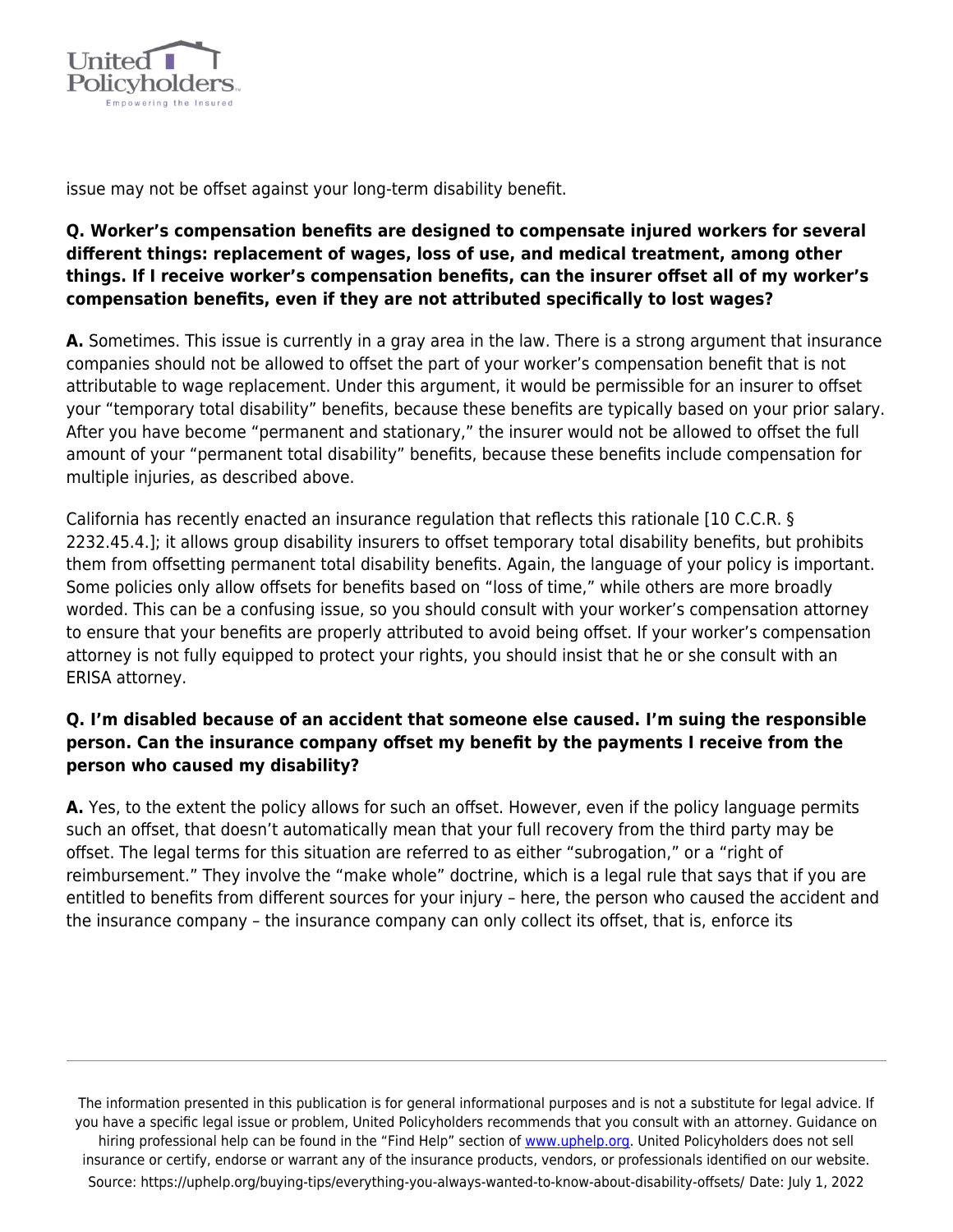

"reimbursement rights," if you have been "made whole" for your injury, or, in other words, you have been fully compensated for your injury.

If the person who caused your injury has limited assets, or no insurance, or insufficient insurance, you may not be fully compensated for your injuries. Even if you are fully compensated, it is likely that you will have hired an attorney to represent you in your lawsuit against the person who caused your injury. The attorney's fee itself will then prevent you from being made whole. Some policies will claim a right to reimbursement of the full amount paid, even if your attorney received a third of the payment!

If your claim is governed by ERISA, there is currently a dispute in the law as to whether the "make whole" doctrine applies to your claim. In some states (such as California) the courts will apply the doctrine, but in others, they will not. If you are in this situation, you should consult with an attorney who specializes in ERISA law to determine whether the "make whole" doctrine applies to your claim, so you can limit the insurer's rights.

#### **Q. What happens if the offset amount is larger than my benefit amount?**

**A.** Occasionally people are receiving benefits from several different sources, and the amount they are receiving from the other sources exceeds the benefit amount in their policy. For people in this situation, most policies have a minimum monthly benefit that is payable regardless of the total offset amount. Each policy calculates this benefit differently. Some policies have a set amount, such as \$100; some set the amount as a percentage of your regular benefit; and some have a combination of the two. Some policies, however, do not have a minimum monthly benefit at all — insurers are not required to include one in their policies. Again, read your policy carefully.

#### **Q. What if my other benefits go up? Can the insurance company increase the amount of its offset to keep pace with the increase in my other benefits?**

**A.** Social Security disability benefits are the primary example here, as they adjust every year to compensate for the effect of inflation on fixed incomes. Some states, such as California, have laws that prevent insurance companies from reducing your benefit if your Social Security disability benefit goes up. [Cal. Ins. Code § 10127.1] Even if there is no law prohibiting an insurer from reducing your benefit, insurance policies will often contain a provision stating that the insurer will not do so. As always, read your policy carefully to see if the insurer can reduce your benefit if your other benefits go up.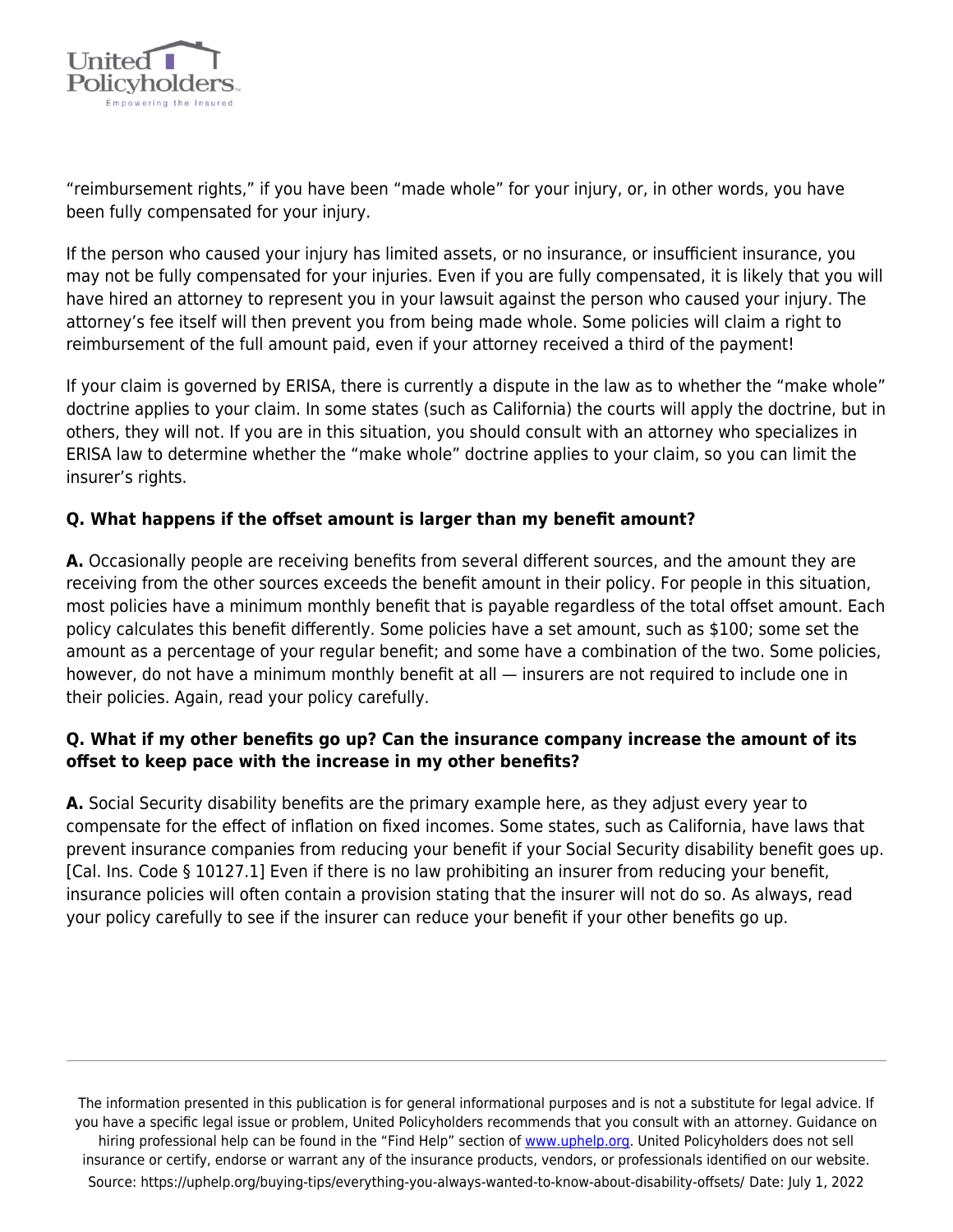

### **Q. Can an insurance company estimate other income benefits to which I might be entitled and offset those amounts from my regular benefit, even though I haven't received them yet?**

**A.** Sometimes. Insurance policies often purport to give insurers the right to make these kinds of estimates, especially with regard to Social Security disability benefits, which are usually easy to calculate. Sometimes insurers will give claimants a choice. An insurer will ask a claimant if the claimant wants the company to estimate the other benefit and apply the offset now, or whether the claimant wants to wait until he or she receives the other benefit and pay the insurer back.

Some states, however, prohibit certain kinds of estimates. For example, in California, group disability insurers are not allowed to estimate retirement benefits [10 C.C.R. § 2232.45.2], or worker's compensation temporary total disability benefits [10 C.C.R. § 2232.45.3], and therefore may not offset those kinds of benefits until they are actually received by the claimant. If you have a question regarding whether your insurer is allowed to estimate other benefits you haven't received yet, and offset them from your regular benefit, you should contact an attorney.

## **Q. If I think my insurance company is calculating my offsets incorrectly, what can I do about it?**

**A.** If the insurance company approves your claim for benefits, it will often explain in its letter how your benefit has been calculated. If the insurer does not do so, or if you are concerned that your benefit has been miscalculated, you should request a detailed calculation in writing from the insurer. If your benefits are governed by ERISA, you have the right to question the insurance company's calculation, and insist they reconsider either their right to offset other income, or to reconsider their calculations.

If the reconsideration results in what you believe to be an incorrect determination, you have the right to bring a lawsuit in federal court. To maximize your chances of succeeding, you should contact an attorney who specializes in ERISA law before going through the ERISA reconsideration process. ERISA imposes strict evidentiary limits, so if you do not present your best evidence and arguments during the appeals process, you may be prevented from doing so later when you get to court. As a result, it is important to obtain legal advice from an attorney experienced in disability policies and, if applicable, ERISA, as early in the process as possible.

## **Q: Are there offsets in individual, non-ERISA disability policies?**